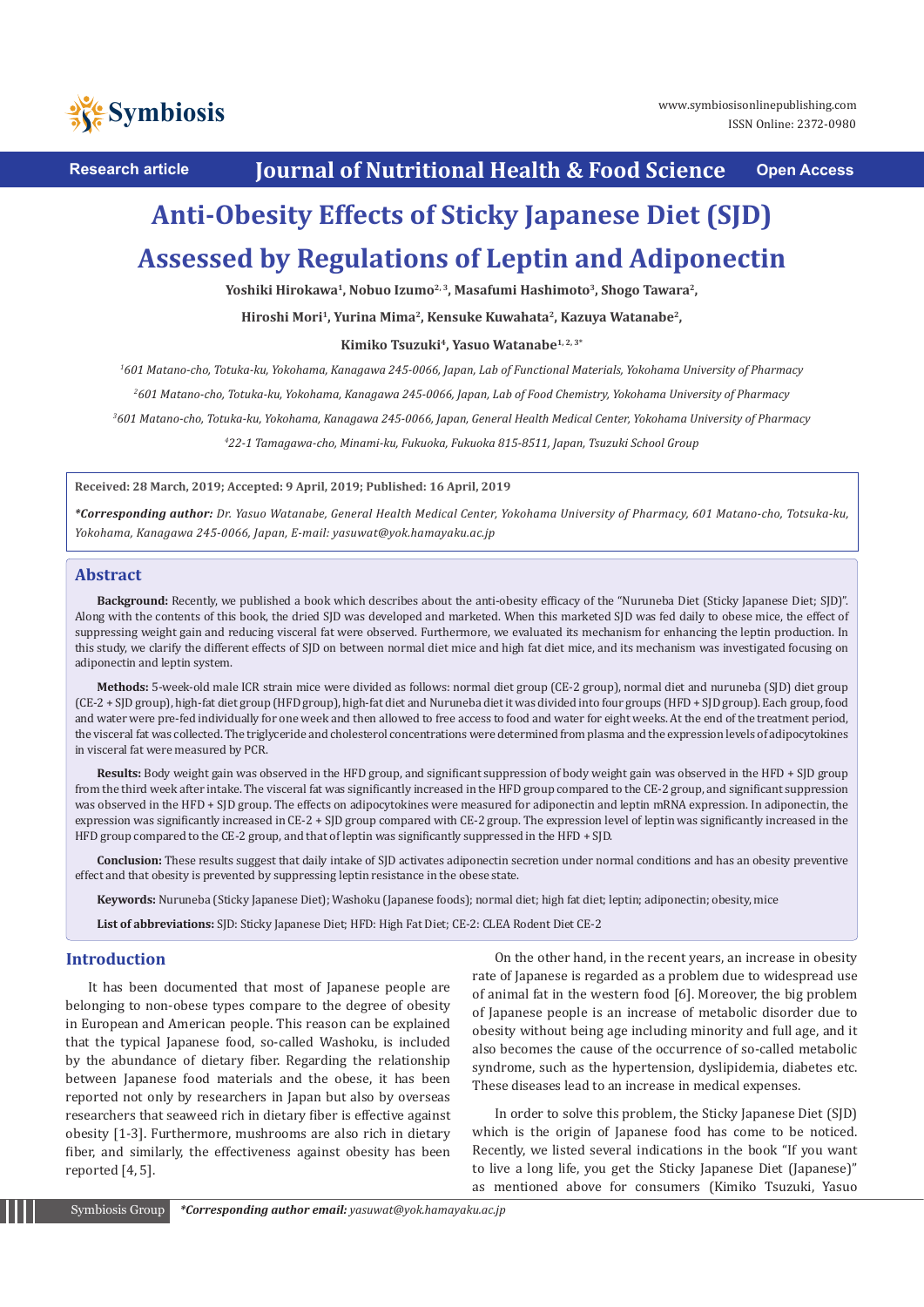Watanabe, Atsushi Ishige: Takarajima Co. Ltd). Based on this book, the commodities including 10 kinds of origin of Japanese SJD, such as root kelp (*Laminariaceae*), wakame (*Undaria pinnatifida*), agar (Generic name of raw materials: *Gelidiaceae*), white cloud ear (*Tremella fuciformis*), shiitake (*Lentinula edodes*), nameko (*Pholiota nameko*), okra (*Abelmoschus esculentus*), mekabu (root of *Undaria pinnatifida*), cut tororo (*Dioscorea japonica*), shimeji (Hypsizygus tessellatus) are marketed.

In the recently published paper, we found out the anti-obesity effect of this commercial product using high fat diet animals. As a result, obesity effects such as weight gain and visceral fat reduction in obese-forming mice and lowering of leptin in adipocytokines were observed [7]. Then, in this study, we examined the difference between the effect of SJD on normally ingested mice and high fat diet ingesting mice, and the mechanism was searched mainly for adiponectin and leptin.

# **Materials & Methods**

# **Animal Model**

5-week-old ICR male mice was purchased from SLC (Shizuoka, Japan) individually housed in stainless steel cages with mesh bottoms at 25 °C and 40-70 % humidity, on a 12-h light (7:00 A.M.-7:00 P.M.) and dark (7:00 P.M. -7:00 A.M.) cycle. The mice were maintained with free access to water and food (standard diet commercially available) for 8 weeks in order to acclimatize.

Common food was orally administered to all mice (CE-2, Japan CLEA, Tokyo) for 1 week before they were divided into 4 groups (each group, n=4), (1) CE-2 3500mg, (2) HFD 32 (Japan CLEA, Tokyo) 3500mg, (3) CE-2 3150mg + SJD 350mg,

(4) HFD 32 3150mg + SJD 350mg under freely in taking for 8weeks.

# **Contents of SJD**

In this experiment, we used the commercial products "SJD donated by Nack Corporation, Tokyo" which include a root kelp (*Laminariaceae*), wakame (*Undaria pinnatifida*), agar (Generic name of raw materials: *Gelidiaceae*), white cloud ear (*Tremella fuciformis*), shiitake (*Lentinula edodes*), nameko (*Pholiota* 

*nameko*), okra (*Abelmoschus esculentus*), mekabu *(root of Undaria pinnatifida*), cut tororo (*Dioscorea japonica*), shimeji (*Hypsizygus tessellatus*). We powdered this products and mixture with either the common foods or high fat foods.

## **Food intake, body weight measurement**

Food consumption and body weight were measured during the period (every morning).

### **Dissection**

At the end of the treatment period, the animals were fasted for 24 hours, blood and visceral fat (testicle, mesentery, perirenal) were collected.

# **Biochemical analysis**

Container including blood added heparin was inverted and left to stand for a while. And, plasma was obtained from filtrate after centrifugal separation, 3000rpm, for 15 minutes. Plasma triglyceride concentration and cholesterol concentration were measured by using triglyceride-E-test Wako and cholesterol-Etest Wako (Wako Pure Chemical Corporation, Osaka, Japan).

# **Adipocytokines**

Extracting total RNA was made possible by adding Isogen (Nippon Gene. Inc Tokyo) to fat tissue from each mouse and homogenized with POLYTRONPT1300D (Central trade. Inc Tokyo). It was centrifugalized after added chloroform (Nacalai Tesque. Inc, Kyoto) and filtrate was collected in another tube. This filtrate was added isopropanol (Nacalai Tesque. Inc, Kyoto) and was centrifugalized. And this sediment was collected and dissolved with sterile water. RNA concentration was measured and standardized according to Super Script VIRO cDNA Synthesis Kit Protocol (Invitrogen, Thermo Fisher Scientific, Inc). RNA was transported into cDNA after incubated under 25 °C, 42 °C, 85 °C for each 10 minutes, 60 minutes, 5 minutes, respectively. Then, PCR as a cycle is two times 95 °C and 60°C for each 10 minutes, 10 seconds, about 20 to 30 second was performed about 40 to 50 cycles to cDNA using primer and Light Cycler® 480 (F. Hoffman-La Roche, LTD., Basel, Switzerland) and the cDNA was amplified by TaqMan Prove Method (Table1).

| Table 1: Primer used for each marker in Real Time PCR |                                          |                       |                             |
|-------------------------------------------------------|------------------------------------------|-----------------------|-----------------------------|
| Gene                                                  | <b>Universal</b><br><b>Probe Library</b> | <b>Forward (Left)</b> | Reverse (Right)             |
| <b>GAPDH</b>                                          | #9                                       | AGCTTGTCATCAACGGGAAG  | TTTGATGTGGGGTCTCG           |
| <b>ADIPONECTIN</b>                                    | #95                                      | ACCGGCAGACAAGAGCAG    | TGGTGGGTACAACACCACTC        |
| <b>LEPTIN</b>                                         | #45                                      | GTGGTGGCTGGTGTCAGATT  | <b>TTGATGAGGTGACCAAGGTG</b> |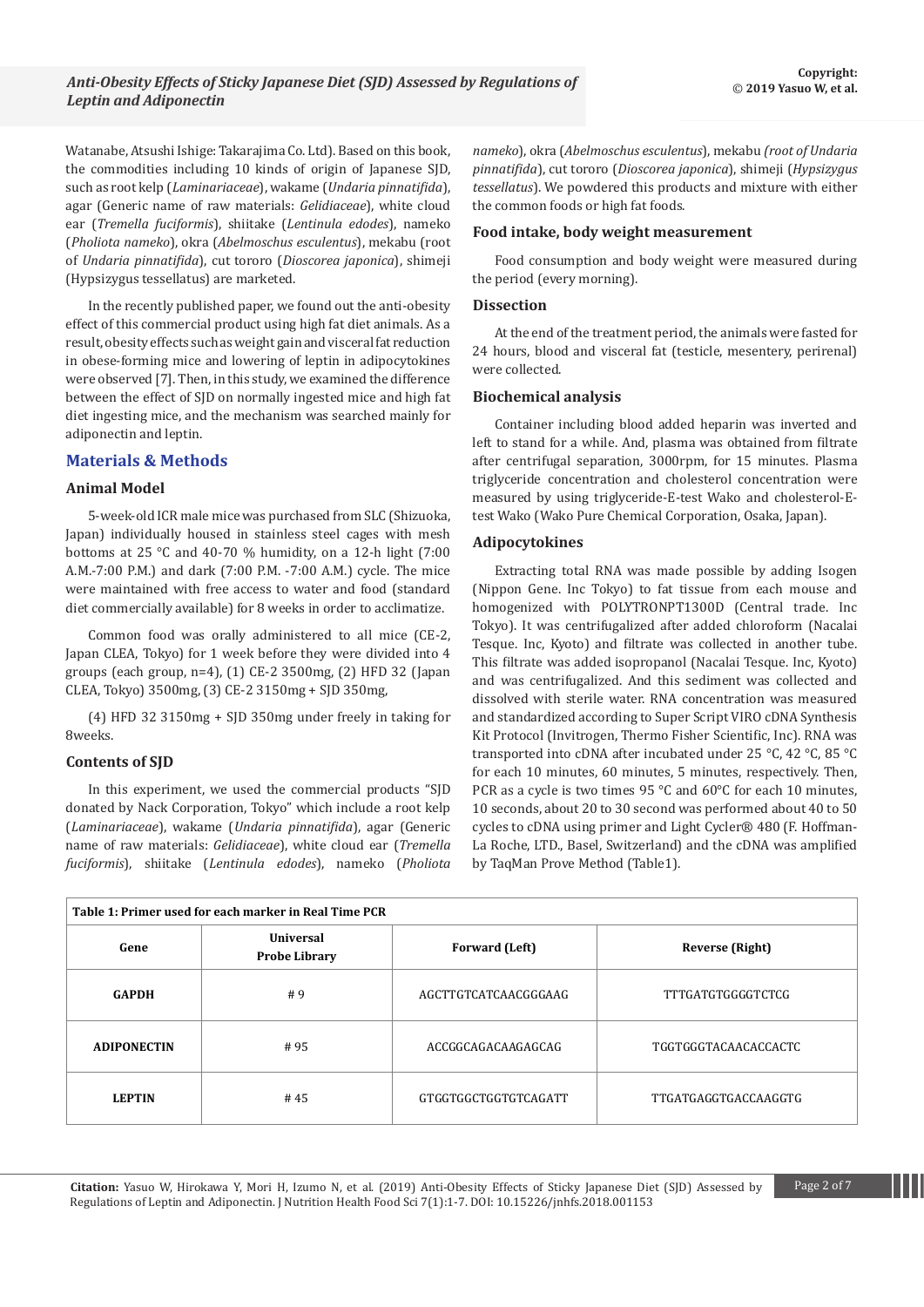#### **Data analysis**

All results were expressed as mean and standard error. Tukey-Kramer test and t test were used for the test of significant difference, and the significance level is set to 5% or less. These data were analyzed using software Excel statistics.

# **Results**

# **Effects of SJD on the changes in body weight**

Although not shown in the figure, no differences in food intake were observed in each group. Figure 1 shows the change in body weight after the start of ingestion of either regular diet or high fat diet and also mixed meal with SJD diet. Graph A shows the results of weight fluctuation of the normal diet group (CE 2 group) and normal meal + SJD group (CE 2 + SJD group). Body weight of CE2 + SJD group tended to decrease compared to CE2 group, but no significant difference was observed. Graph B shows the weight fluctuation of the high fat diet group (HFD) and the high fat diet + SJD group (HFD + SJD) HFD + SJD. A significant increase in body weight was observed from the second week on in the HFD group compared to the CE 2 group.  $(P < 0.01)$ 

Furthermore, when comparing the HFD group and the HFD + SJD group, significant suppression of weight gain was observed in the HFD + SJD group compared to the HFD group from the third week after starting the feeding.



#### **Effect of SJD on the Weight of Visceral Fat Mass**

Figure 2A shows the changes in total visceral fat of CE2 group and CE2 + SJD group, and Figure 2B shows the changes in total visceral fat in HFD and HFD + SJD group.

Visceral fat at the end of the test was  $0.5 \pm 0.1$  g in the CE 2 group,  $0.4 \pm 0.02$  g in the CE 2 + SJD group,  $4.9 \pm 0.5$  g in the HFD group and  $2.6 \pm 0.4$  g in the HFD + SJD group, respectively. A significant increase in visceral fat mass was observed in the

HFD group and the HFD + SJD group as compared with the CE 2 group (P <0.001, P <0.01, respectively). A significant decrease was observed when comparing the HFD group to the HFD + SJD group ( $P < 0.01$ ).

From the above results, it can be documented that accumulation of visceral fat increases under high fat diet conditions, although the suppression of this increase can be inhibited by SJD ingestion. This inhibition reaction was not observed in the group treated with normal diet.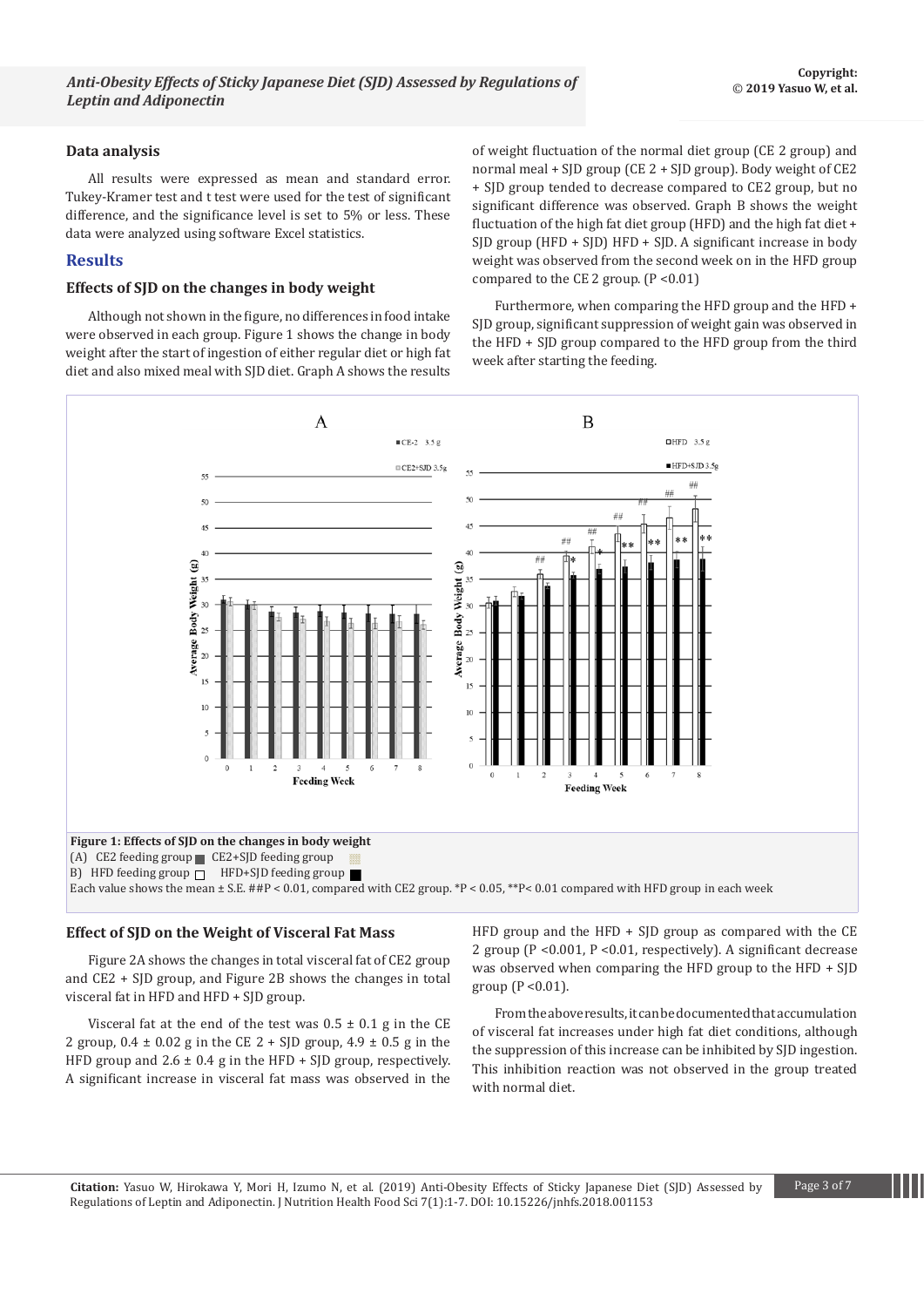

#### **Effect of SJD on the Plasma lipid metabolic parameters**

The effects on plasma total cholesterol and plasma triglyceride levels are shown in Figure 3. Plasma total cholesterol levels were 51.8  $\pm$  13.6 mg/dL in CE 2 group, 32.7  $\pm$  8.8 mg/dL in CE 2 + SJD group,  $153.6 \pm 15.9$  mg/dL in HFD group and  $84.2 \pm 18.7$  mg/dL in HFD + SJD group. There was no significant difference between CE 2 group and CE 2 + SJD group. In comparison between CE 2 group and HFD group, an increase in plasma cholesterol level was confirmed under high-fat food conditions (P <0.01). In comparison between HFD group and HFD + SJD group, significant suppression of plasma cholesterol elevation  $(P < 0.05)$  was observed by SJD ingestion. In addition, a significant decrease in plasma cholesterol level was observed in the CE2 + SJD group compared to the HFD group  $(P < 0.01)$ .

On the other hand, the plasma triglyceride levels were 20.6  $\pm$  12.6 mg / dL in the CE 2 group, 18.9  $\pm$  12.9 mg / dL in the CE 2 + SJD group,  $67.8 \pm 14.5$  mg / dL in the HFD group and  $48.3 \pm$ 7.9 mg / dL in the HFD + SJD group. By comparing CE 2 group and HFD group, significant increase in plasma triglyceride level was confirmed under high fat dietary condition (P<0.05), and significant decrease in plasma triglyceride level was observed in CE2 + SJD group for HFD group ( $P < 0.05$ ). There was also a decreasing trend in the HFD + SJD group relative to the HFD group, but no significant difference was observed.

These results suggest that SJD intake significantly suppresses the elevated plasma cholesterol and slightly reduces the increases of plasma triglyceride under high fat diet conditions.



**Citation:** Yasuo W, Hirokawa Y, Mori H, Izumo N, et al. (2019) Anti-Obesity Effects of Sticky Japanese Diet (SJD) Assessed by Page 4 of 7 Regulations of Leptin and Adiponectin. J Nutrition Health Food Sci 7(1):1-7. DOI: 10.15226/jnhfs.2018.001153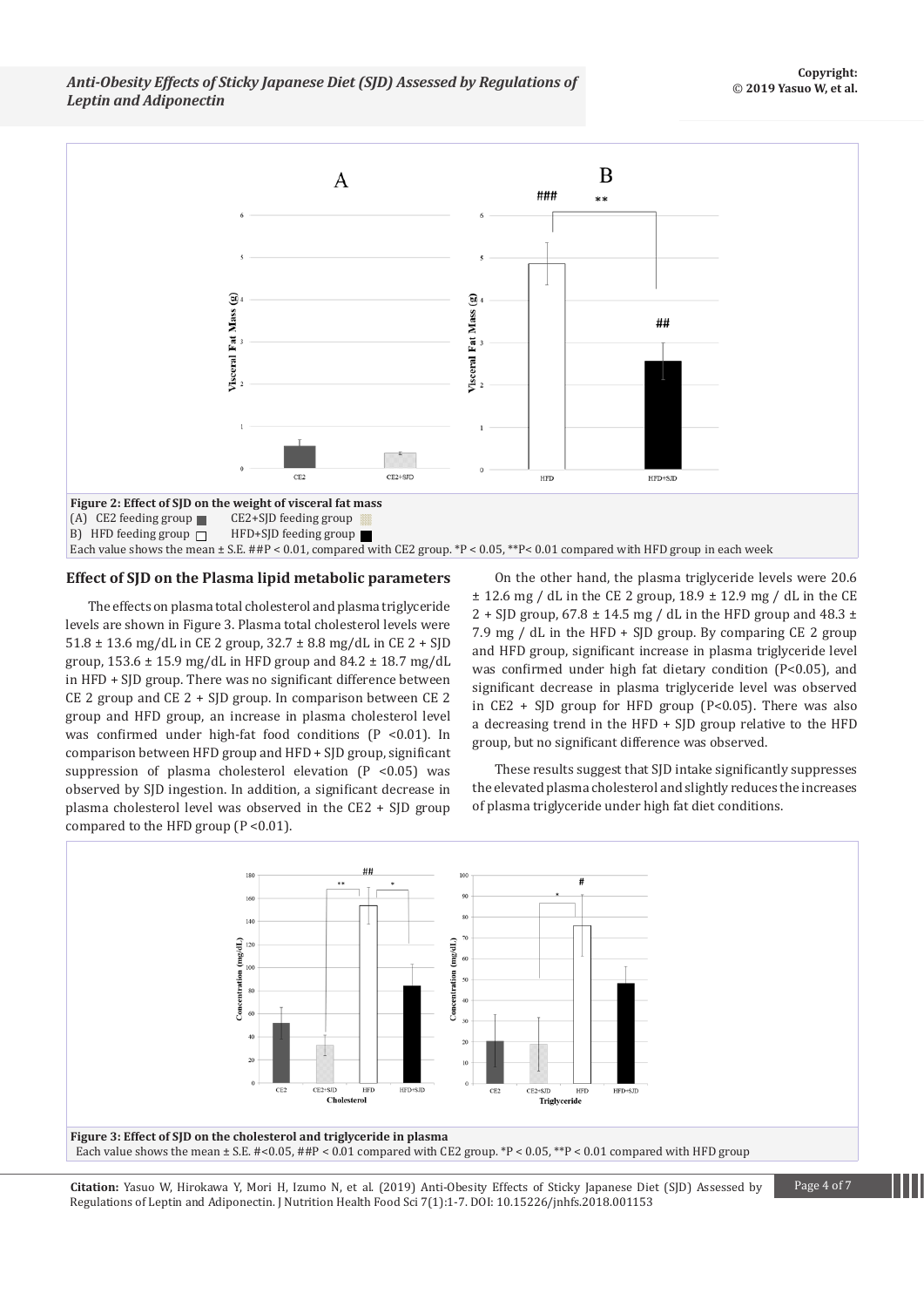# **Effect of SJD on mRNA expression levels of the adipocytokines**

The mRNA expressions of adiponectin and leptin in adipose tissue at the end of the test were measured using RT-PCR method. Gene expression was normalized using GAPDH and compared as an expression ratio with expression of CE 2 group as 1.

The expression ratio of adiponectin was  $1.5 \pm 0.1$  in the CE 2 + SJD group,  $0.2 \pm 0.05$  in the HFD group and  $0.3 \pm 0.04$  in the HFD + SJD group, respectively Figure 4. Significant increase of the adiponectin expression was observed in CE2 + SJD group as compared with CE2 group (P<0.01). On the other hand, in the HFD group and the HFD + SJD group, there were no significant differences between the expression levels of adiponectin in two groups. However, when compared with CE 2 group, the expressions of adiponectin in both HFD group and HFD + SJD group were significantly suppressed (P <0.01 in both groups). In addition, there was a significant decrease in HFD group and



**Figure 4: Effect of SJD on mRNA expression levels of the adiponectin**

Each value shows the mean  $\pm$  S.E.  $\# \nexists P < 0.01$  compared with CE2 group. \*\*P < 0.01 compared with CE2+SJD group

# **Discussion**

In this study, we used normal food intake mice and high fat diet treated mice to develop SJD (root kelp, wakame, agar, white cloud ear, shiitake, nameko, okra, mekabu, cut tororo, shimeji) on the visceral fat. As an experimental means, since individual mouse food completely by free administration, the comparative feeding amount was set at about 70% of 4.5 g which is the intake amount of the original mouse in the daily intake. Therefore, each mouse was observed as individual breeding, but it was in a complete state.

We have already published that commercially available SJD showed suppression of obesity growth, dose-dependently [7]. From the wakame contained in SJD, fat mass, triglyceride and cholesterol, decrease in leptin and increase in adiponectin have been reported in obese model mice [2, 8, 9]. In addition, HFD + SJD group compared with  $CE2 + SJD$  group (P<0.01 in both groups). From the above results, it is considered that SJD ingestion increases the amount of adiponectin in normal diet, although the production of adiponectin is suppressed in high fat diet, and its suppression could not be influenced by SJD meal.

Leptin expression ratio was  $34.0 \pm 5.1$  in the CE 2 + SJD group, 575.0  $\pm$  96.8 in the HFD group and 246.4  $\pm$  70.2 in the HFD + SJD group, assuming the expression rate in the CE 2 group as 1 Figure 5. A significant increase in expression was observed in the HFD group compared to the CE 2 group (P <0.01). Under high fat diet, HFD + SJD group showed the significant inhibition of expression compared with HFD group ( $P$  <0.01). In addition, there was a significant decrease in the CE2 + SJD group compared to the HFD group (P<0.01).

From the above results, it was revealed that expression of leptin is elevated in the high fat diet, but this increase is suppressed by ingesting SJD.



suppression of body weight gain and decrease in the size and number of adipocytes have been reported in kelp [10-13]. Likewise, inhibition of obesity growth and increase of adiponectin have also been reported in agar and shimeji [4, 14]. Also, reduction of leptin has been reported in Shiitake mushrooms [5].

Among adipocytokines of adipose tissue, adiponectin is a hormone secreted from normal size adipocytes, stimulating fatty acid oxidation in almost all major target tissues and secreting glucose and lipid metabolism [15-17].

In this study, administration of SJD markedly enhanced adiponectin secretion in normal mice. This result revealed that SJD promotes secretion of adiponectin, because adipocytes are normal size in normal food intake mice. In other words, it was suggested that ingesting SJD with normal diet could provide preventive effect against obesity. On the other hand, secretion

**Citation:** Yasuo W, Hirokawa Y, Mori H, Izumo N, et al. (2019) Anti-Obesity Effects of Sticky Japanese Diet (SJD) Assessed by Page 5 of 7 Regulations of Leptin and Adiponectin. J Nutrition Health Food Sci 7(1):1-7. DOI: 10.15226/jnhfs.2018.001153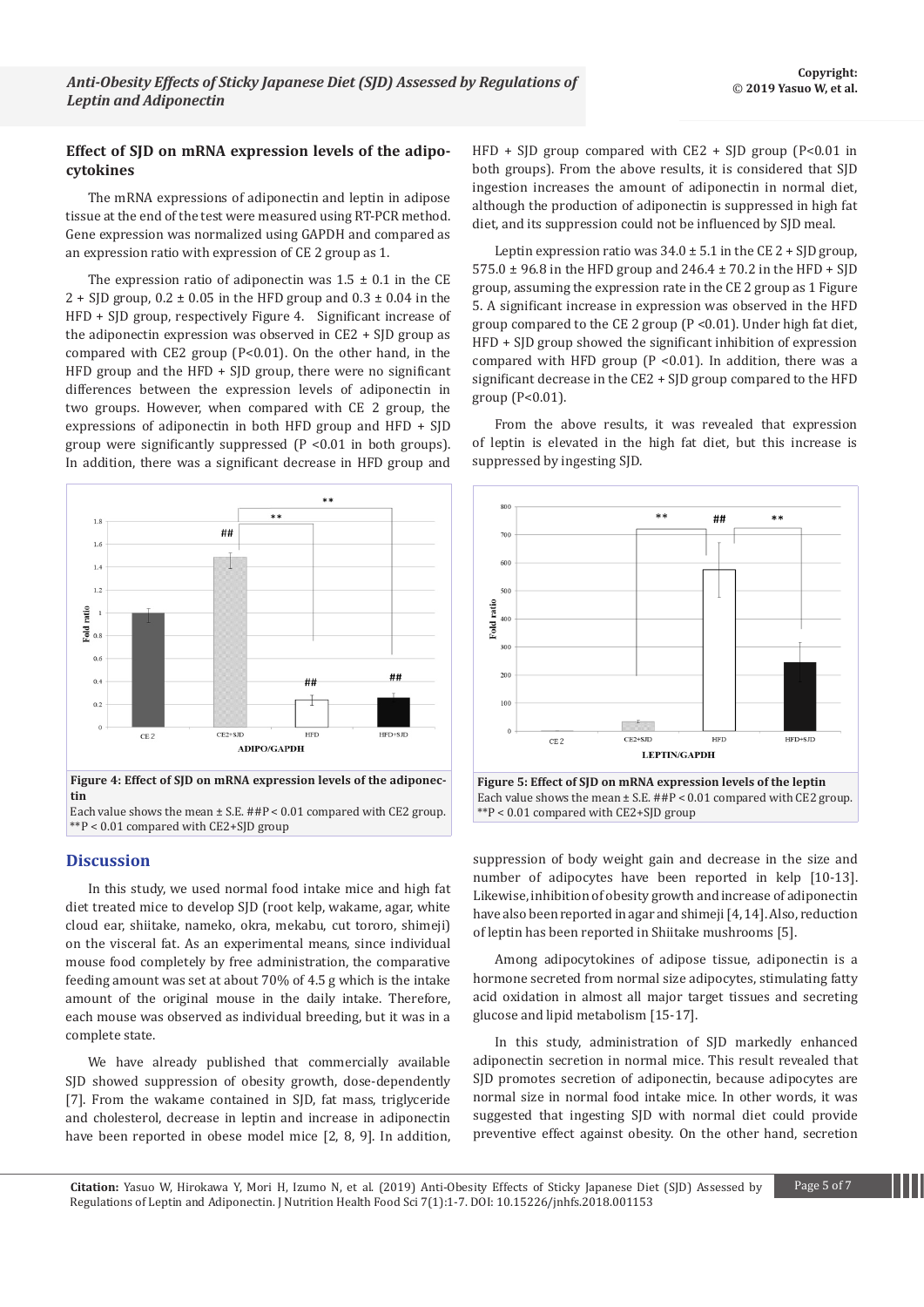of adiponectin decreased in adipose model because adipocytes became larger than normal size, and no effect by SJD was observed [15].

In this study, we also conducted a search on the effect of SJD on leptin, which greatly affects visceral fat increase and decrease. Leptin is a hormone from adipocytes and correlates with food intake and weight gain [18, 19]. It also stimulates increased consumption of energy such as suppression of food intake and lipolysis by activating the leptin receptor expressed in neurons of the hypothalamus [20]. Based on the results of this experiment, despite the secretion of leptin in the HFD group than in other groups, there is no tendency for fat to decrease and it is in an obese state, so that leptin transport disorder, signal transmission disorder to the leptin receptor, etc. of leptin resistance [21]. On the other hand, in the HFD + SJD group, the leptin expression level was significantly lower than that in the HFD group, so it was considered that the increase in leptin was suppressed as the increase in fat was suppressed compared with the HFD group due to the effect of SJD.

Furthermore, blood cholesterol level and blood triglyceride level, which are two of four kinds of blood lipids, were searched. If the value is high, it is considered that dyslipidemia such as hypertriglyceridemia and hypercholesterolemia due to obesity is occurring. In the HFD group, both the cholesterol level and the triglyceride level were significantly higher than in the CE 2 group, and therefore it was dietary obesity. On the other hand, in the HFD + SJD group, the increased cholesterol level was suppressed significantly, and the triglyceride value tended to decrease, so it became clear that SJD suppresses fat increase.

Overall, the results of this study and our previously reported study are summarized as follows. Commercially available SJD s including 10 kinds of root kelp, wakame, agar, white cloud ear, shiitake, nameko, okra, mekabu, cuts tororo, shimeji demonstrated to suppress obesity remarkably with a dose dependent manner and suppressed the increase of visceral fat [7]. In addition, cholesterol and triglyceride values, which are blood parameters, were reduced. In RT-PCR, gene expression level of adiponectin was not significantly different in the obesity model, but it was significantly decreased in the obesity model at the gene expression level of leptin. From blood parameters and leptin, SJD suppressed fat increase by increasing leptin efficacy without developing leptin resistance.

There was no difference in body weight and fat mass in the normal diet, but it was suggested that the SJD ingestion group was in a state where fat was easy to burn because the gene expression level of adiponectin increased.

# **Conclusion**

The visceral fat suppression effect in commercially available SJD products was searched in the normal state and obesity formed state. As a result, it was suggested that the daily ingestion of SJD activates adiponectin secretion under normal conditions and has an effect of preventing obesity. Furthermore, it was suggested

that obesity is prevented by suppressing leptin resistance in the state of obesity formation.

# **Authors' contributions**

YH, ST, YM, KK and KW performed most of the experiments; HM took part in partial work of this research; NI and YW gave many advices during the research; YW designed the experiments; YH wrote the paper. KT gave many helpful suggestions on the writing. All authors read and approved the final manuscript.

# **Availability of data and materials**

The datasets used and/or analyzed during the current study are available from the corresponding author on reasonable request.

# **Ethics approval and consent to participate**

NA

#### **Clinical trial registration**

NA

# **Acknowledgement**

The authors are thankful to Mr. Yu Kuwahara, Kazuto Homma, Jun Sakurai, and Masaya Miyazaki, students of Yokohama University of Pharmacy, for their helpful assistance while preparing the manuscript. And also, we appreciate Prof. Makoto Nakano and Dr. Kohsuke Hayamizu to their kind advices.

## **Funding**

Annual Research Grant from Yokohama University of Pharmacy

# **Conflict of interests**

The authors declare that they have no competing interests.

#### **References**

- 1. [Gammone MA, D`Orazio N. Anti-obesity activity of the marine](https://www.ncbi.nlm.nih.gov/pubmed/25871295)  [carotenoid fucoxanthin. Mar Drugs. 2015;13\(4\):2196-2214.](https://www.ncbi.nlm.nih.gov/pubmed/25871295)  [doi:10.3390/md13042196](https://www.ncbi.nlm.nih.gov/pubmed/25871295)
- 2. [Grasa-López A, Miiar-García Á, Quevedo-Corona L, Paniagua-Castro](https://www.ncbi.nlm.nih.gov/pubmed/27527189)  [N, Escaona-Cardoso G, Reyes-Maldonado E, et al. Undaria pinnatifida](https://www.ncbi.nlm.nih.gov/pubmed/27527189)  [and Fucoxanthin Ameliorate Lipogenesis and Markers of Both](https://www.ncbi.nlm.nih.gov/pubmed/27527189)  [Inflammation and Cardiovascular Dysfunction in an Animal Model](https://www.ncbi.nlm.nih.gov/pubmed/27527189)  [of Diet-Induced Obesity. Mar Drugs. 2016;14\(8\). doi:10.3390/](https://www.ncbi.nlm.nih.gov/pubmed/27527189) [md14080148](https://www.ncbi.nlm.nih.gov/pubmed/27527189)
- 3. [de Jesus Raposo MF, de Orais AM, de Morais RM. Emergent Sources](https://www.ncbi.nlm.nih.gov/pubmed/26828501)  [of Prebiotics: Seaweeds and Microalgae. Mar Drugs. 2016;14\(2\).](https://www.ncbi.nlm.nih.gov/pubmed/26828501)  [doi:10.3390/md14020027](https://www.ncbi.nlm.nih.gov/pubmed/26828501)
- 4. [Kanagasabapathy G, Kuppusamy U R, Malek S N A, Abdulla M A, Chua](https://www.ncbi.nlm.nih.gov/pmc/articles/PMC3553037/)  [K H, Sabaratnam V. Glucan-rich polysaccharides from Pleurotus sajor](https://www.ncbi.nlm.nih.gov/pmc/articles/PMC3553037/)[caju \(Fr.\) Singer prevents glucose intolerance, insulin resistance and](https://www.ncbi.nlm.nih.gov/pmc/articles/PMC3553037/)  [inflammation in C57BL/6J mice fed a high-fat diet. BMC Complement](https://www.ncbi.nlm.nih.gov/pmc/articles/PMC3553037/)  [Altern Med. 2012;12:261. doi:10.1186/1472-6882-12-261](https://www.ncbi.nlm.nih.gov/pmc/articles/PMC3553037/)
- 5. [Yu S, Wu X, Ferguson M, Simmen RC, Cleves MA, Simmen FA, Fang N.](https://www.ncbi.nlm.nih.gov/pubmed/27798348)  [Diets Containing Shiitake Mushroom Reduce Serum Lipids and Serum](https://www.ncbi.nlm.nih.gov/pubmed/27798348)

**Citation:** Yasuo W, Hirokawa Y, Mori H, Izumo N, et al. (2019) Anti-Obesity Effects of Sticky Japanese Diet (SJD) Assessed by Page 6 of 7 Regulations of Leptin and Adiponectin. J Nutrition Health Food Sci 7(1):1-7. DOI: 10.15226/jnhfs.2018.001153